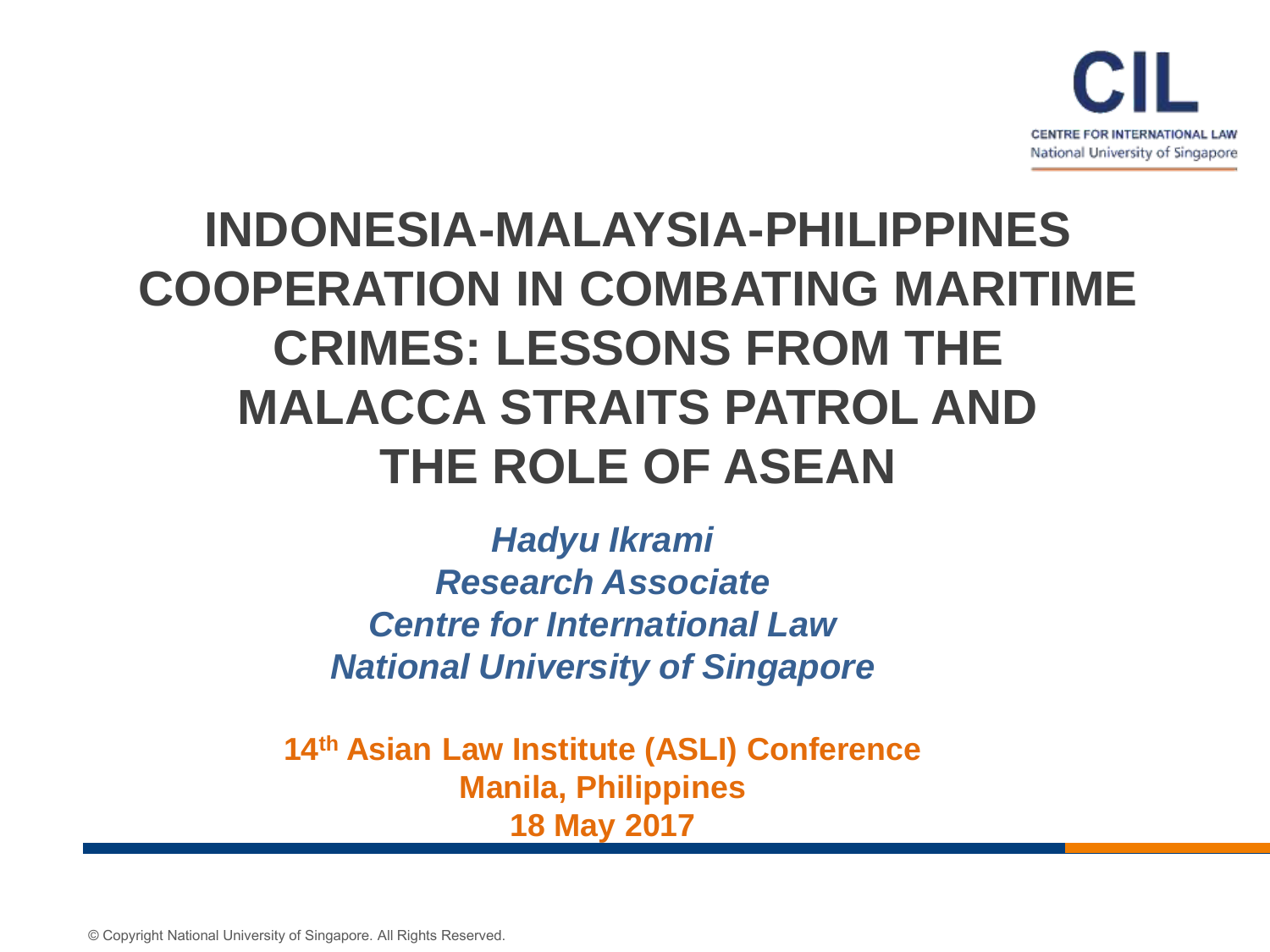# **SULU SEA & SULAWESI (CELEBES) SEA**

**CIL** CENTRE FOR INTERNATIONAL LAW National University of Singapore

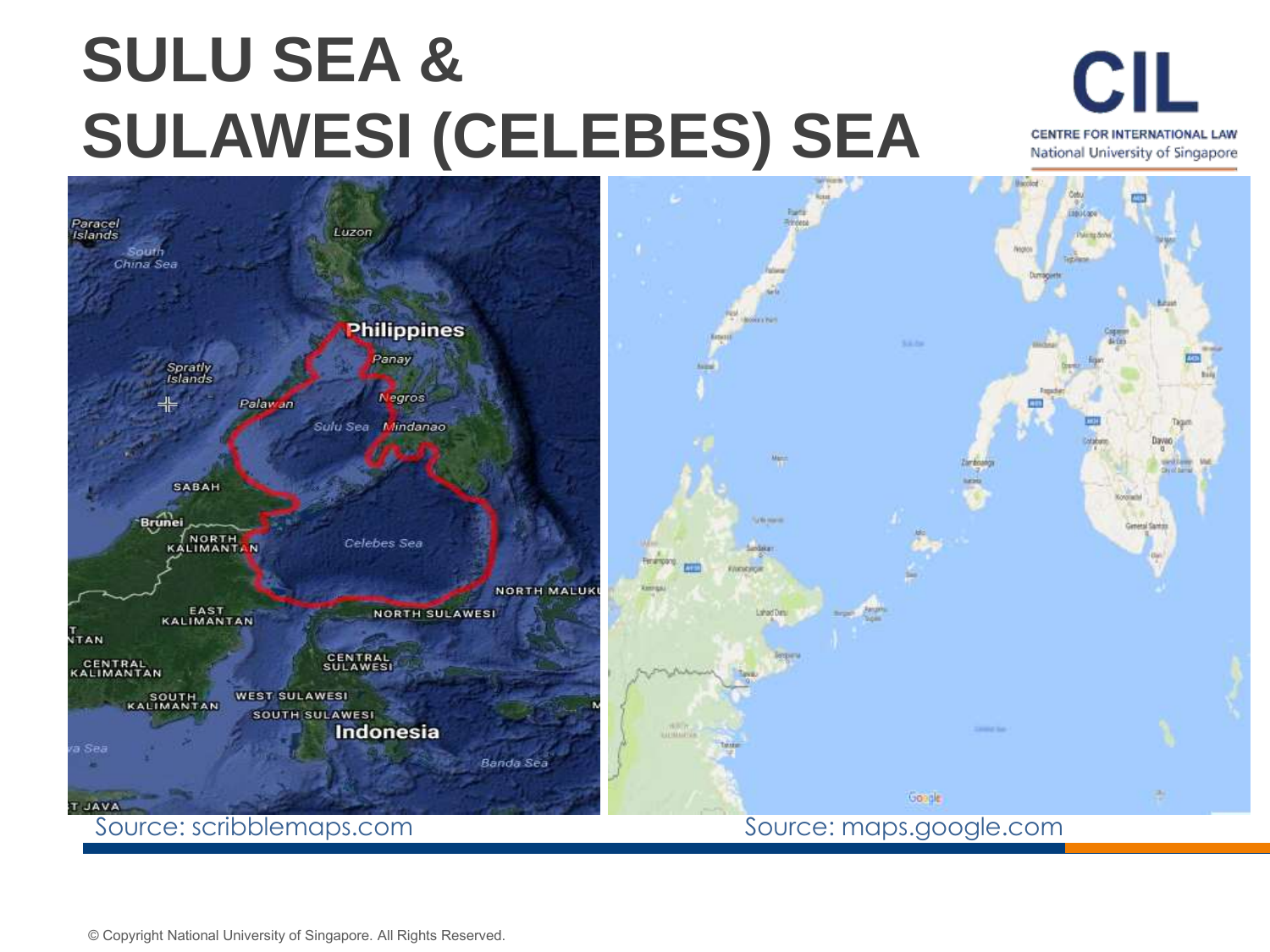### **MARITIME CRIMES IN SULU-SULAWESI SEAS**





WORLD NEWS | How traces, 2010 | TERGELERY

#### Philippines' Abu Sayyaf abducts 10 Indonesian sailors



Ten Indonesian crew members on board a tugboot were kidnapped by Abu Sayyaf militarits in the Philippines at the weekend, officials in Manila said late on Monday.

Two Philippine military officials said the militant group had demanded an undisclosed ransom amount from the boat's owners. The officials declined to be identified because they are not authorized to speak to media.

The crew were operating a privately owned Taiwanese tugboat on its way from Jakarta to Manila when it was hijacked near the Malaysian border.

The crew managed to call their employer to inform them of the hijacking, but the exact location of the incident remains unknown, officials said.

Indonesian officials said they were investigating the incident, without elaborating.

Abu Sayyat, known for kidnappings, beheadings, bombings and extortion, is one of the most hardline Islamist militant proups in the Muslim south of the largely Christian Philippines.

(Reporting by Manuel Mogato; Writing by Kanupriya Kapoor; Editing by Mark Trevelyan)

kidnapped by Abu Sayyaf: Philippine official

Form # 2014 2019 10:37 | Modern # 25 24 2019 10:42



SINGAPORE: Five Malaysian fugboat crewmen who went masing off Sabah's waters on Monday (Jul 18) have been kidnapped by the Abu Sayyaf militant group, according to Philippine presidential peace adviser Jeniss Dunga.

"I heard today that they took five more Malaysians in Latian Data," Philippine news

**GAAS** 

Source: reuters.com, 28/03/2016 Source: channelnewsasia.com, 20/07/2016 Source: nytimes.com, 14/06/2016



**U. North Korea Tirostone** 

#### Philippines Confirms Killing of Robert Hall, Canadian Hostage, by Abu Sayyaf

In FLEED WILLEY world's AUSTRY JUNE 1, 2010

MANILA - Philippine officials confirmed on Tuesday that a Canadian man held captive by the militant group Abu Sayyaf had been decapitated, the second hustage from Canada killed in the two-torn routhern Philippines this year.

The man, Robert Hall, was abdurted in September with tlaree other people - one of dopens of such abductions: carried out in the last few decades by Abu Sayvaf, an organization of several bundred fighters that has functioned as a hostage-for mason gaug. The group has pledged allegiance to file Islamic State.

The severed head of a man believed to be Mr. Hall tons found in a plastic bag near a Roman Catholic church on

the southern Philippine island of Jolo on Monday night, the Philippine police said on Tuesday.

A one-minute, 35-second video of Mr. Hall's beheading was released on Tuesday, according to the SITE Intelligence Group, which monitors extremist activity collor. The video shows a masked man outrine the Ox



Furno Targets Steel Trade. The Assets Maker T. ot China Vill file Touch

 $0000$ 

**Glass in Philippines** area in the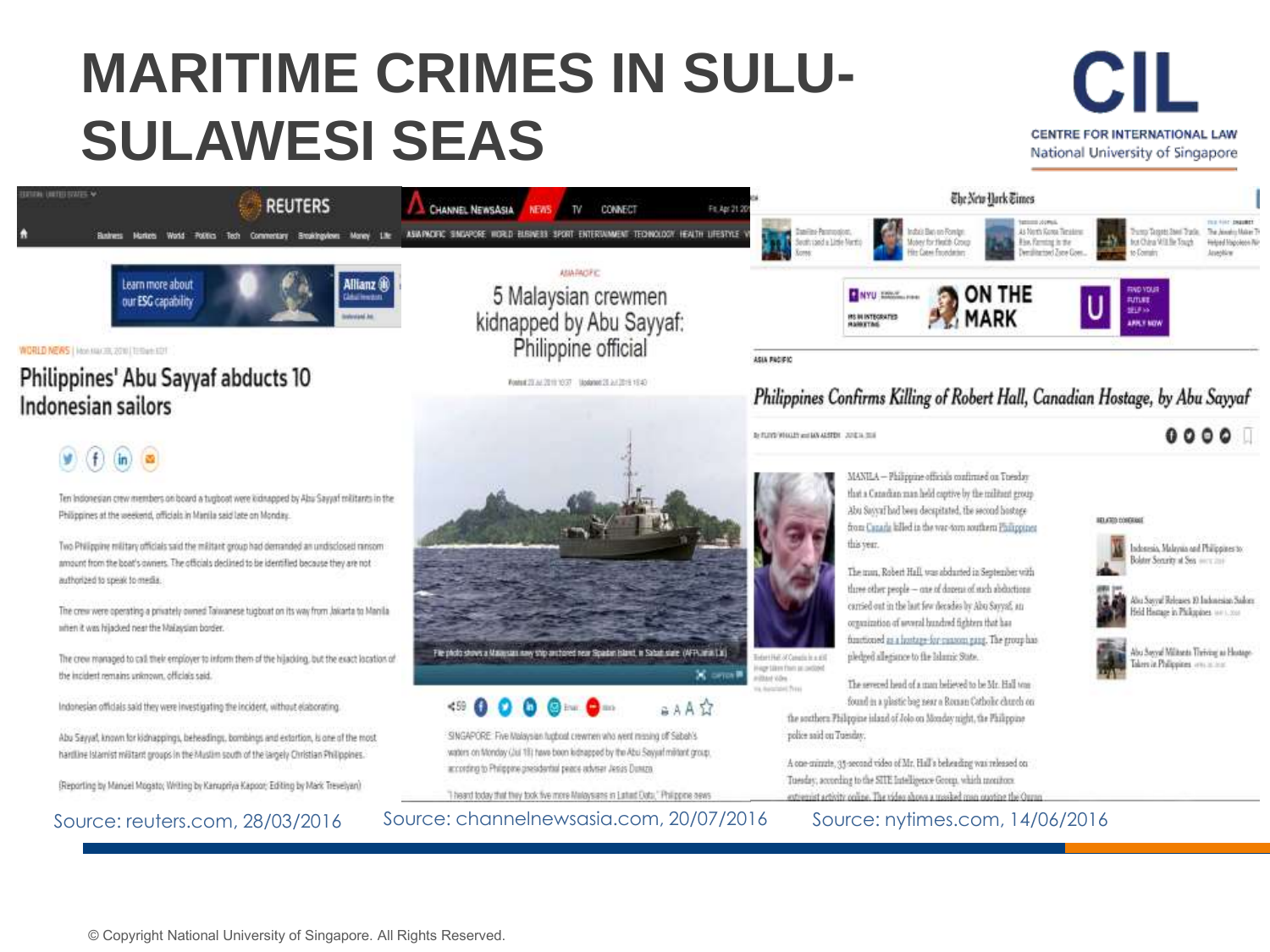### **MARITIME CRIMES IN SULU-SULAWESI SEAS (2016)**



ReCAAP ISC Annual Report 2016 (pg.22):



© Copyright National University of Singapore. All Rights Reserved.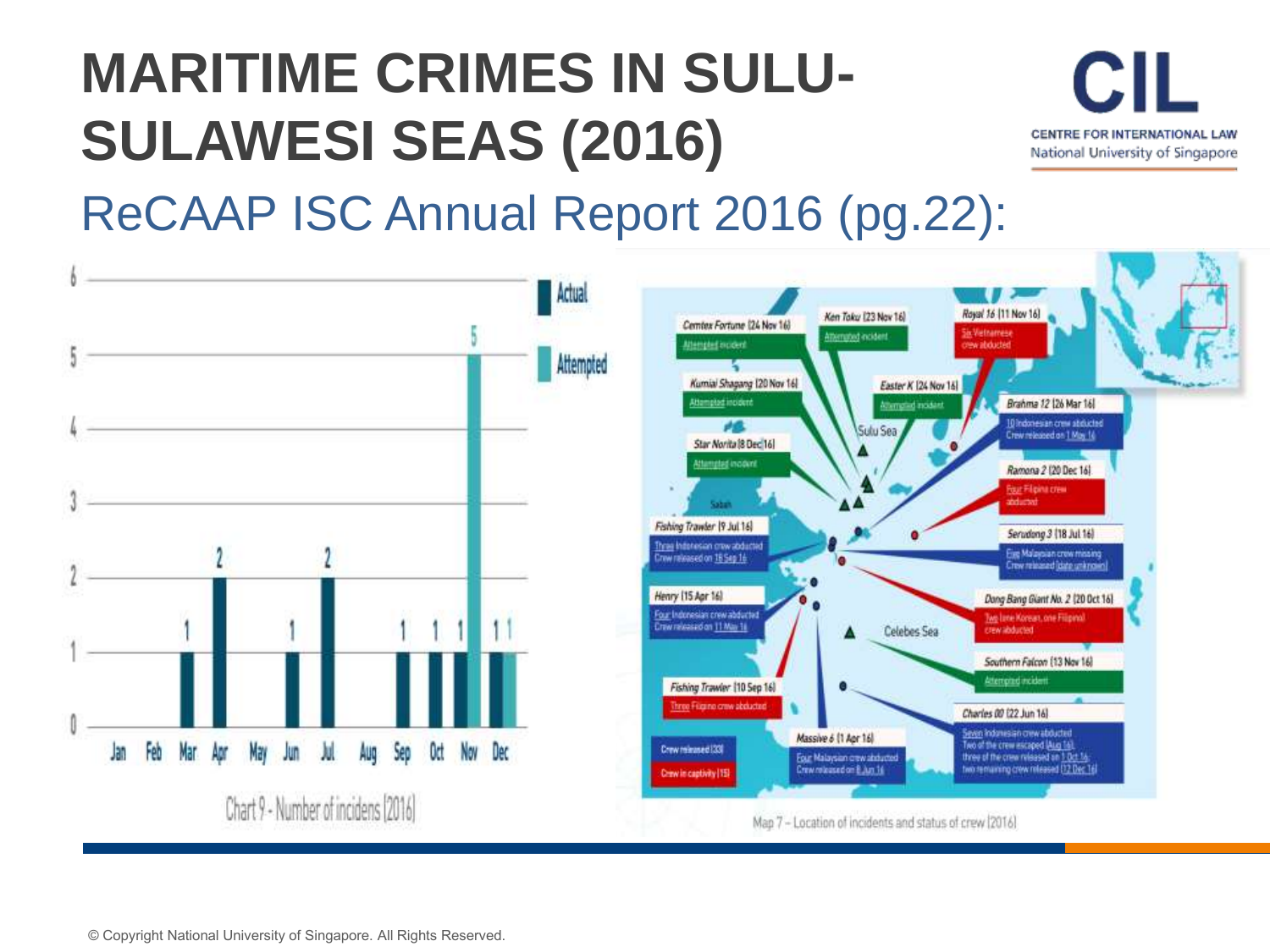### **INDONESIA-MALAYSIA-PHILIPPINES COOPERATION (IMPC)**





Source: kemlu.go.id , 05/05/2016 **1 st Milestone: 5 May 2016**

Joint Declaration:

- Patrol using existing mechanisms
- Assist immediately those in distress
- Facilitate timely sharing of intelligence & information
- Establish nat'l focal point
- Meet regularly & draft SOP



#### Source: dnd.gov.ph , 21/06/2016 **2 nd Milestone: 20 June 2016**

Joint Statement:

- Coordinated military activities
- Trilateral maritime & air patrols
- Database sharing
- Trilateral Maritime Patrol Working Group
- **MSP may be adopted as a model**



Source: pacificsentinel.blogspot.com , 31/03//2017

### **3 rd Milestone: 14 July 2016**

Signing of the Framework on Trilateral Cooperative Arrangement in Jakarta (FTCA)

• Laid the foundation of the trilateral maritime security cooperation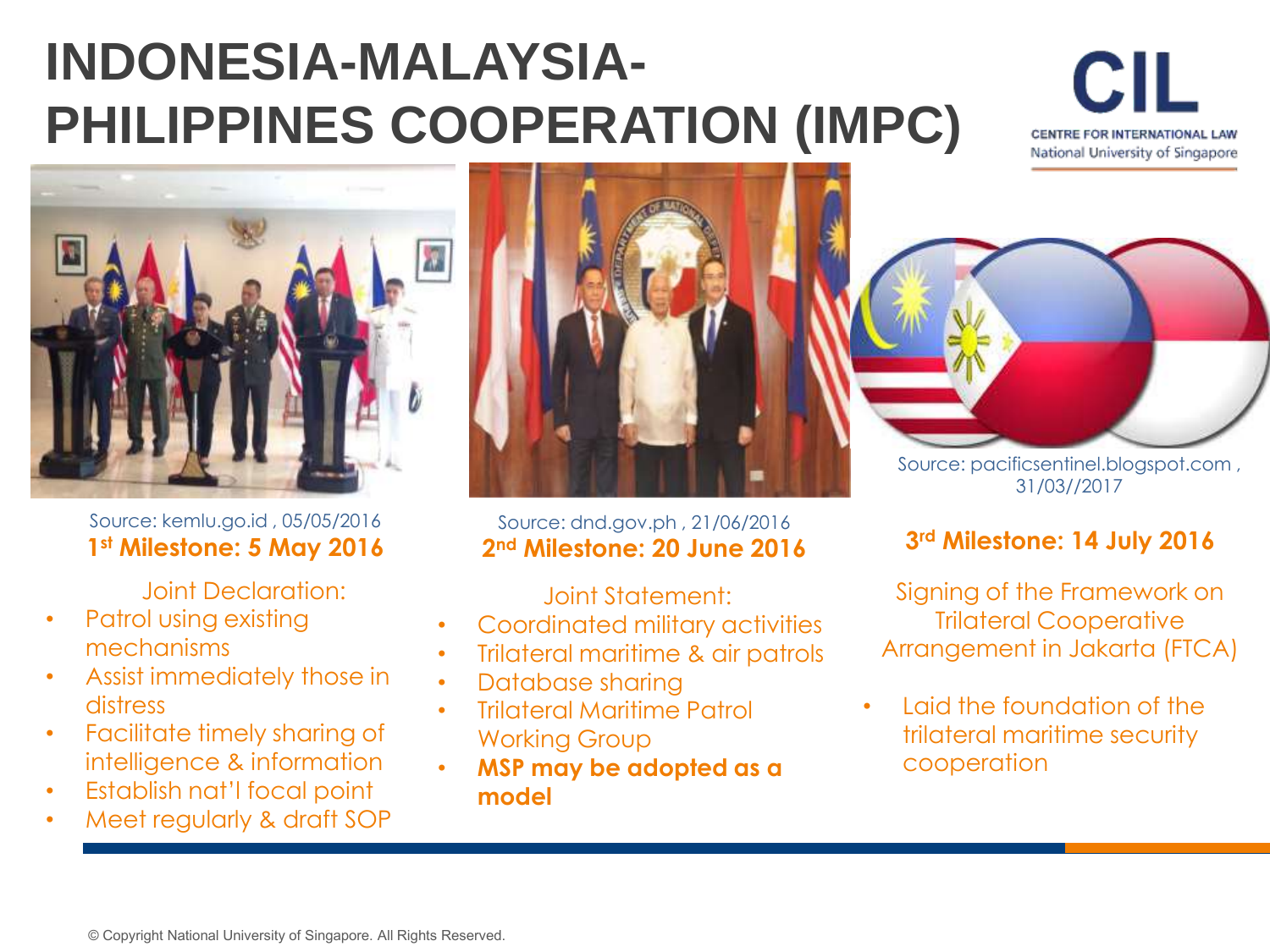





#### Source: globalnation.inquirer.net , 04/08/2016 **4 th Milestone: 2 August 2016**

- 1) Reiterated commitment to the FTCA 2) Agreed to finalise & implement SOPs on:
	- Maritime Patrol & Rendering Immediate Assistance
	- Operating Guidelines on Information & Intelligence Sharing
	- Combined Communication Plan

Source: globalnation.inquirer.net , 09/09/2016 **5 th Milestone: Duterte – Widodo Meeting, 9 September 2016**

Joint Declaration:

- 1) Committed to ensuring the security of the Sulu Sea
- 2) Encouraged the implementation of:
	- The 5 May 2016 Declaration
	- The FTCA
	- The 2 August 2016 Statement

Source: dnd.gov.ph , 03/10/2016

### **6 th Milestone: 1 Oct 2016**

Agreed to explore joint air patrols while the SOP for maritime patrol was being finalised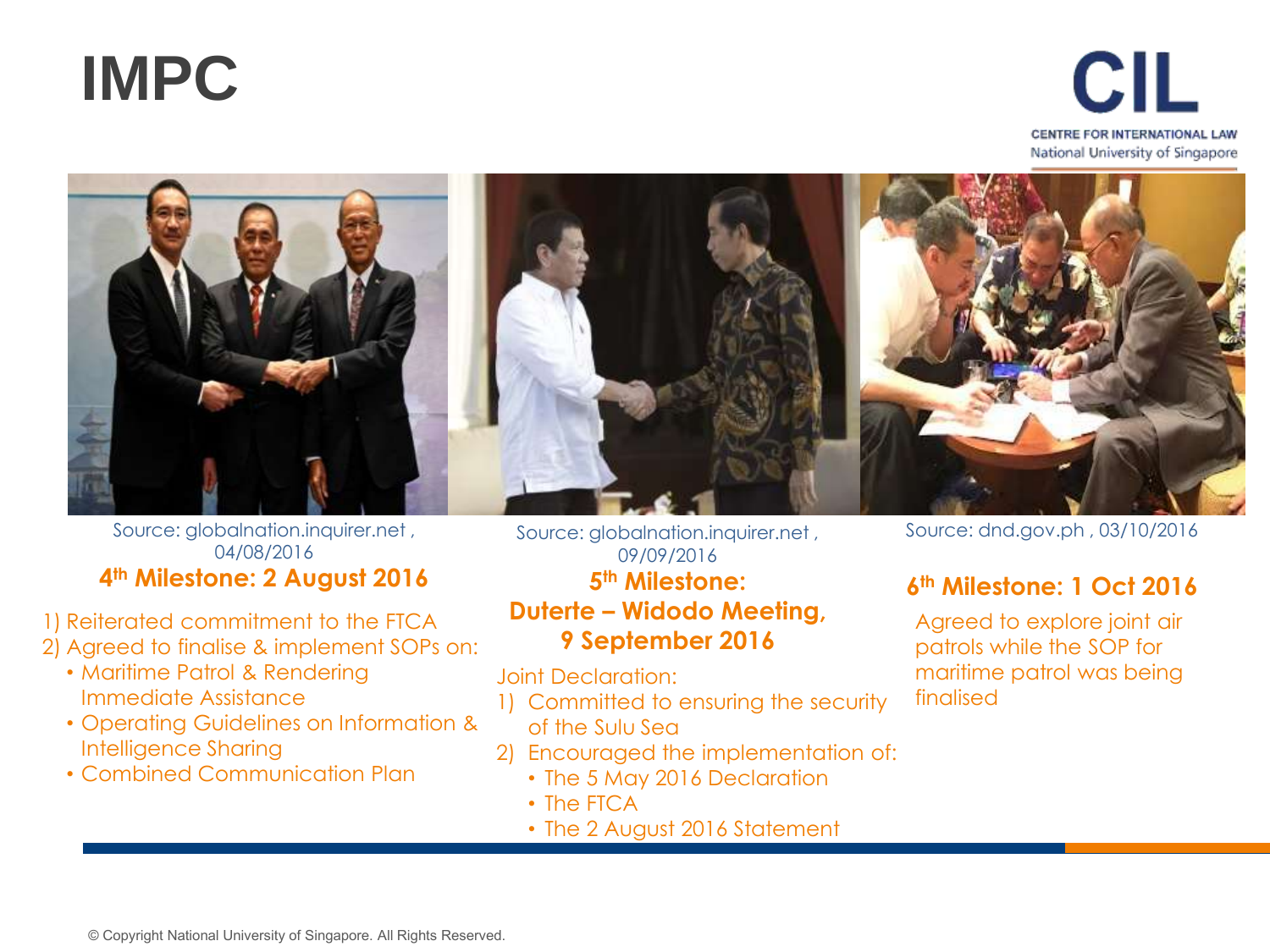# **IMPC**





Source: AFP, published in straitstimes.com , 11/11/2016 **7 th Milestone: Razak – Duterte Meeting, 10 Nov 2016**

PM Najib Razak announced that President Duterte will allow Malaysia & Indonesia to exercise hot pursuit. There will also be an SOP on hot pursuit.



Source: dndph.org , 2016 Releases **8 th Milestone: 16 Nov 2016**

- Sideline meeting during the ASEAN Defense Ministers retreat in Lao PDR
- Tasked the trilateral joint working group to finalise SOP on maritime patrol
- The trilateral cooperation must commence soon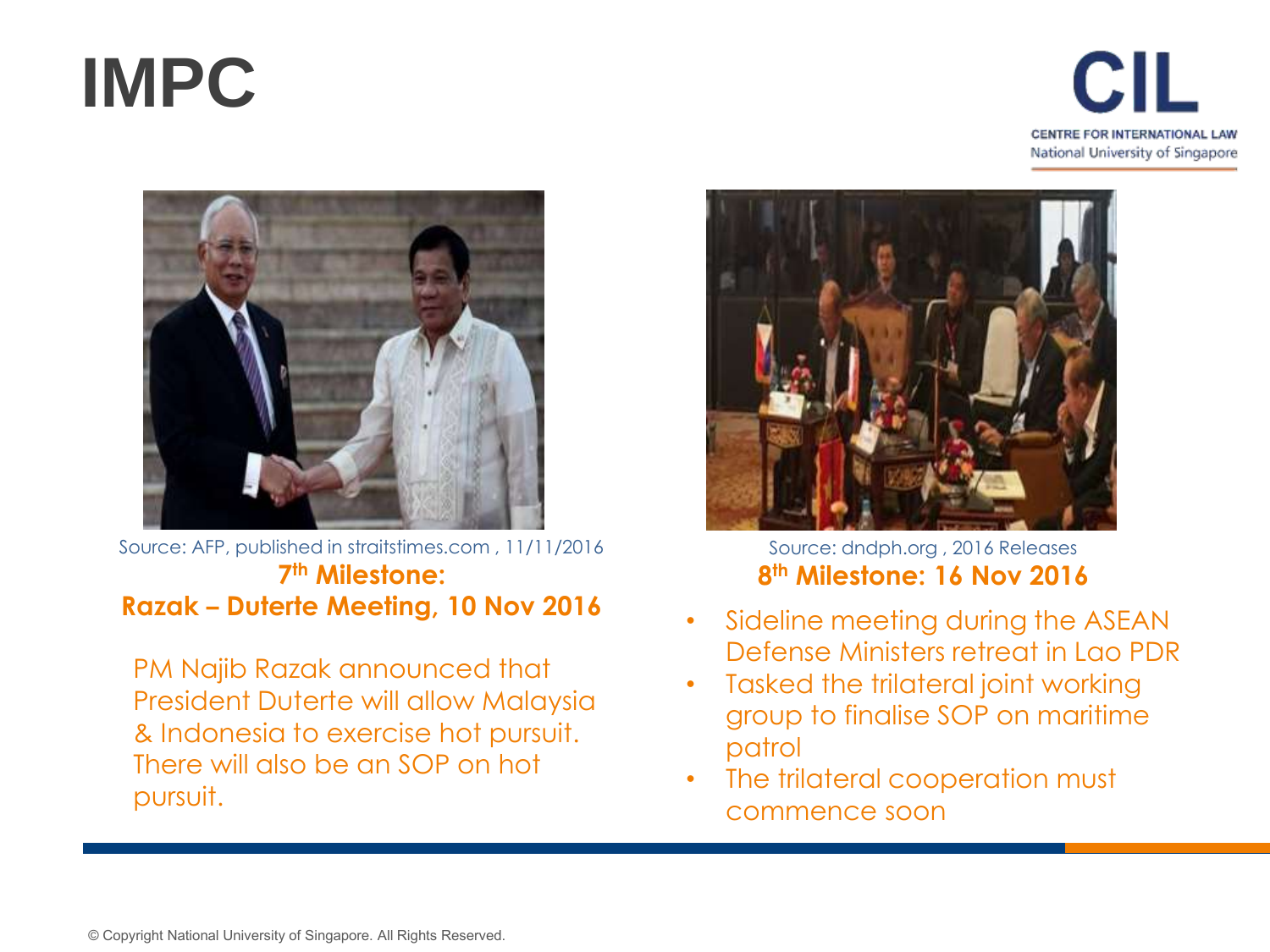### **IMPC: SELECTED RELEVANT TREATIES**



1) Agreement on Information Exchange & Establishment of Communication Procedures (2002)

- establish "communication cum liaison centre"
- establish communications procedures & network
- 19 projects to be implemented by a Joint Committee, including:
	- $\triangleright$  sharing airline passenger lists and blacklists
	- $\triangleright$  access to computerized fingerprint databank
	- exchanging information on forged documents

### 2) Treaty on Mutual Legal Assistance in Criminal Matters (2004)

- taking of evidence/statements & arrange for persons to provide evidence or assist
- execute searches and seizures
- recover, forfeit & confiscate property
- establish Central Authority

3) ASEAN Convention on Counter-Terrorism (2007)

- take steps to prevent terrorist attacks
- prevent & suppress terrorist financing
- prevent terrorist movement by strengthening border control
- intelligence & information exchange
- research & development on counterterrorism measures

4) United Nations Convention on the Law of the Sea (1982)

• hot pursuit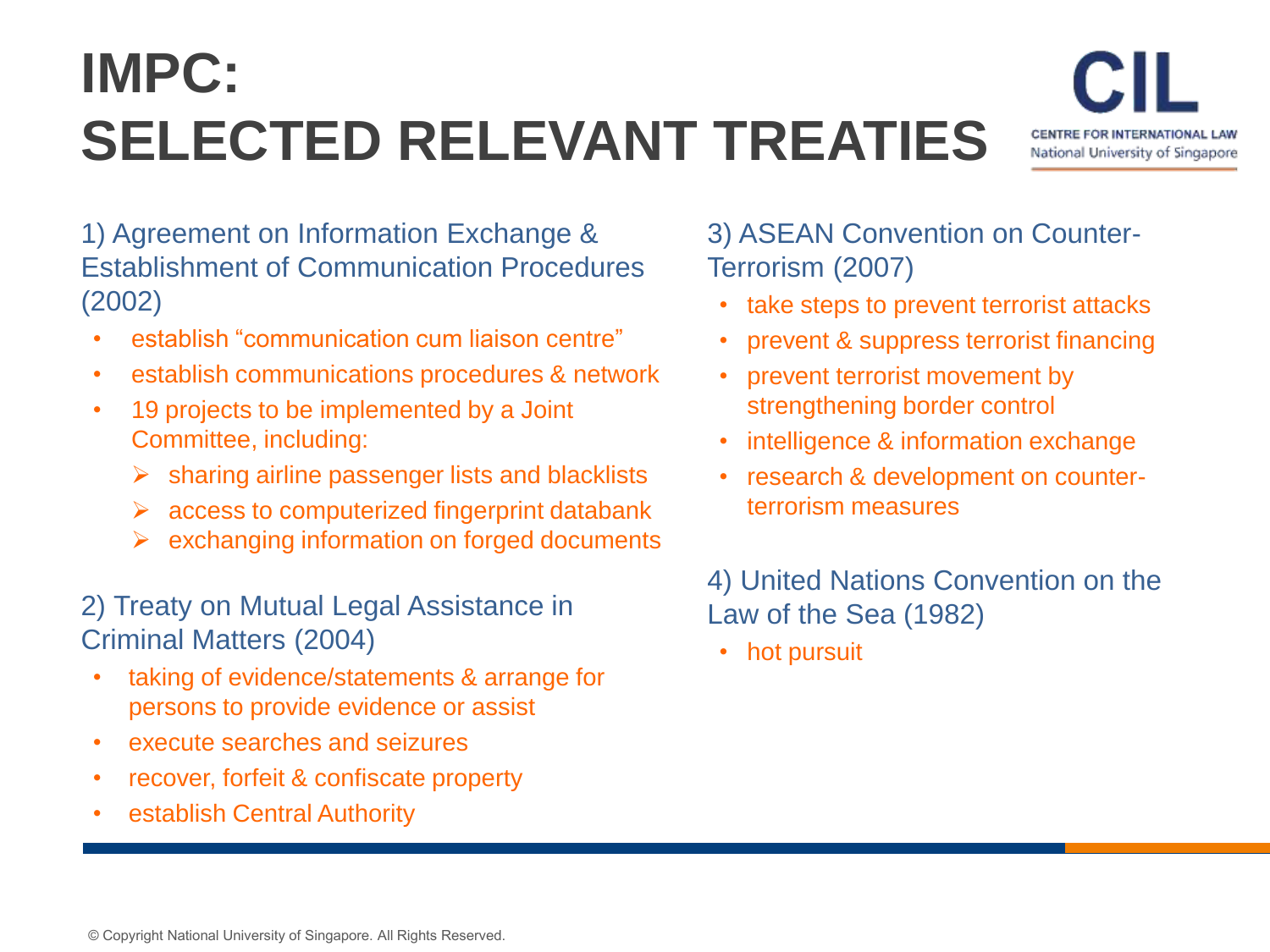### **IMPC: LATEST DEVELOPMENT**



- **9 March 2017:** PH Defence Secretary Delfin Lorenanza announced that the patrol will start "sometime in April or May"
- **14 March 2017:** MY Navy Chief Ahmad Kamarulzaman said that the patrol will start from Sandakan, MY "sometime next month [April]"
- **3 April 2017:** MY Eastern Sabah Security Commander Dato Wan Abd Bari Wan Abd Khalid gave an exact date on which the patrol will start: 11 April
- **9 April 2017:** MY Defence Minister Hishammuddin Hussein announced that the patrol had been postponed because of the inability of PH Defence Secretary to attend the launch. Secretary Lorenanza was tasked with accompanying President Duterte to the Middle East
- **27 April 2017:** Minister Hussein assured IMP will go ahead with the plan
- **16 May 2017:** MY Navy Deputy Chief Datuk Anuwi Hassan said the patrol will start in June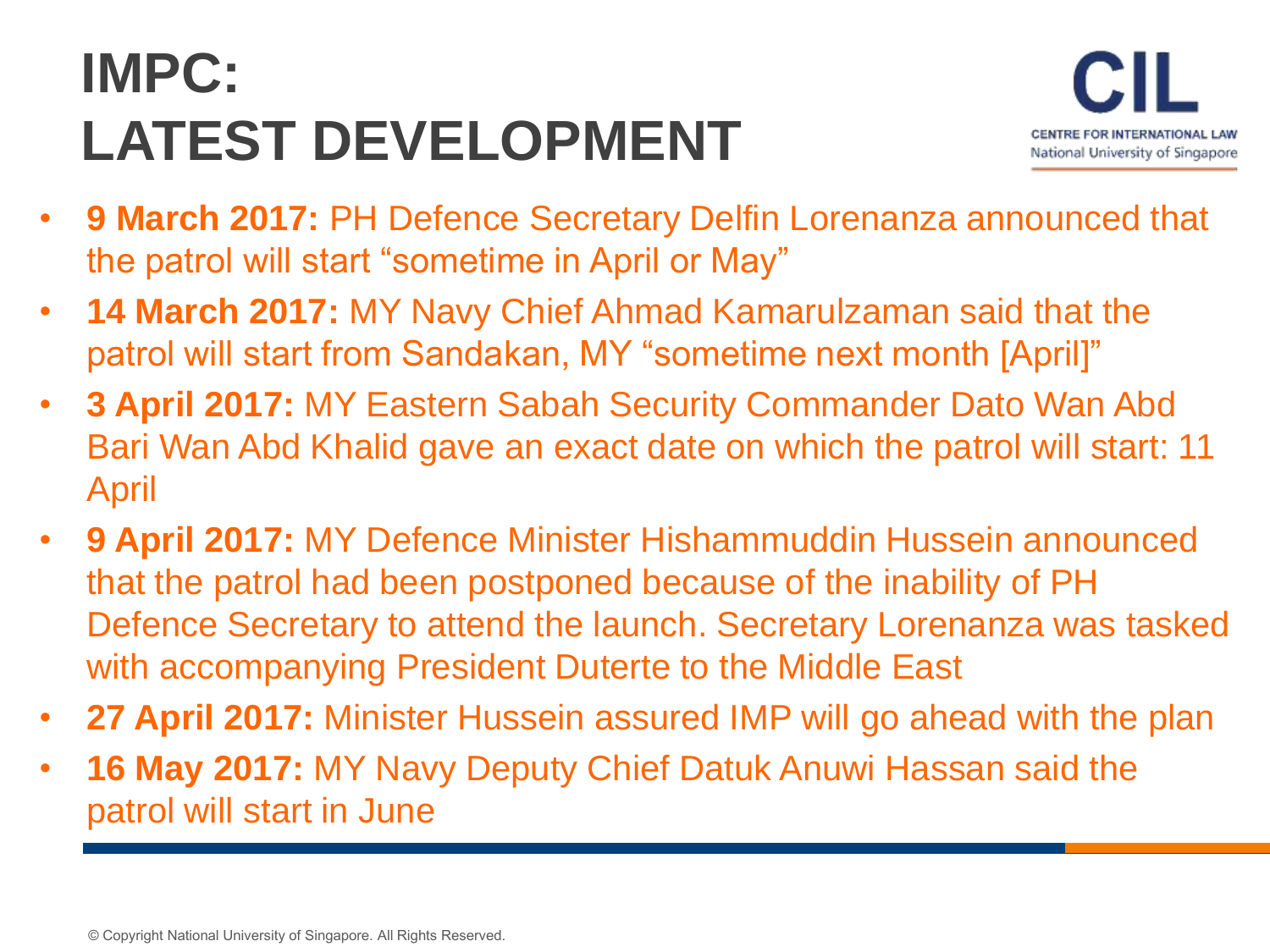### **STRAITS OF MALACCA & SINGAPORE (SOMS)**





Source: scribblemaps.com Source: maps.google.com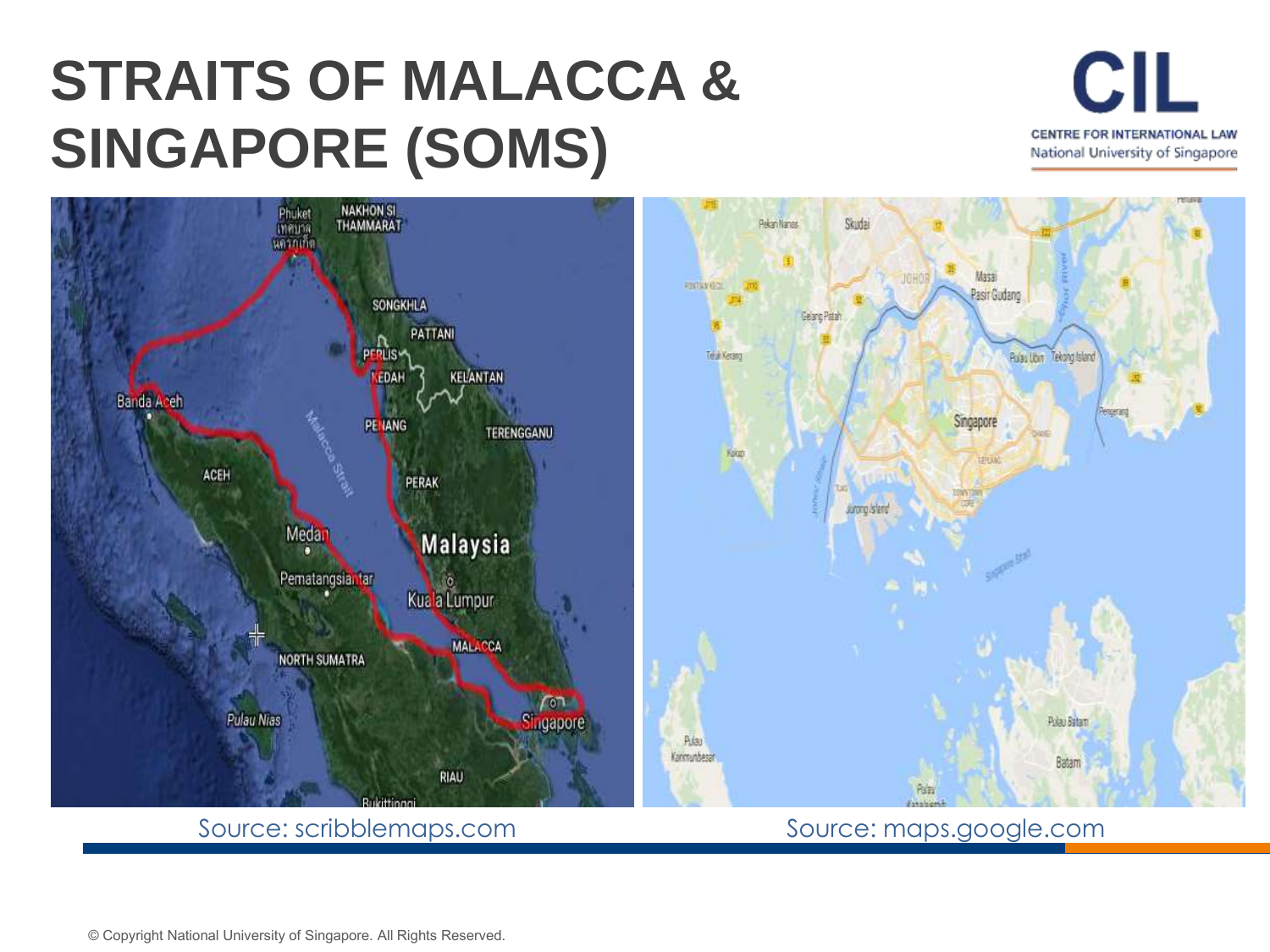# **MALACCA STRAITS PATROL (MSP)**

CII CENTRE FOR INTERNATIONAL LAW National University of Singapore

- Started informally in 2004 between Indonesia, Malaysia, and Singapore as MALSINDO patrols: coordinated sea patrols  $\rightarrow$  now known as Malacca Straits Sea Patrol (MSSP)
- Aerial patrols launched in 2005: "Eyes in the Sky" (EiS)
- Thailand joined as observer in 2005
- Formalised in 2006 by virtue of Joint Coordinating Committee TOR & SOP
- Intelligence Exchange Group (IEG) established in 2006
- Thailand became full member in 2008
- First Information Sharing Exercise: 2010
- Patrol Exercises: 2011, 2013, 2014, 2016 Source: mindef.gov.sg, 21/04/2016

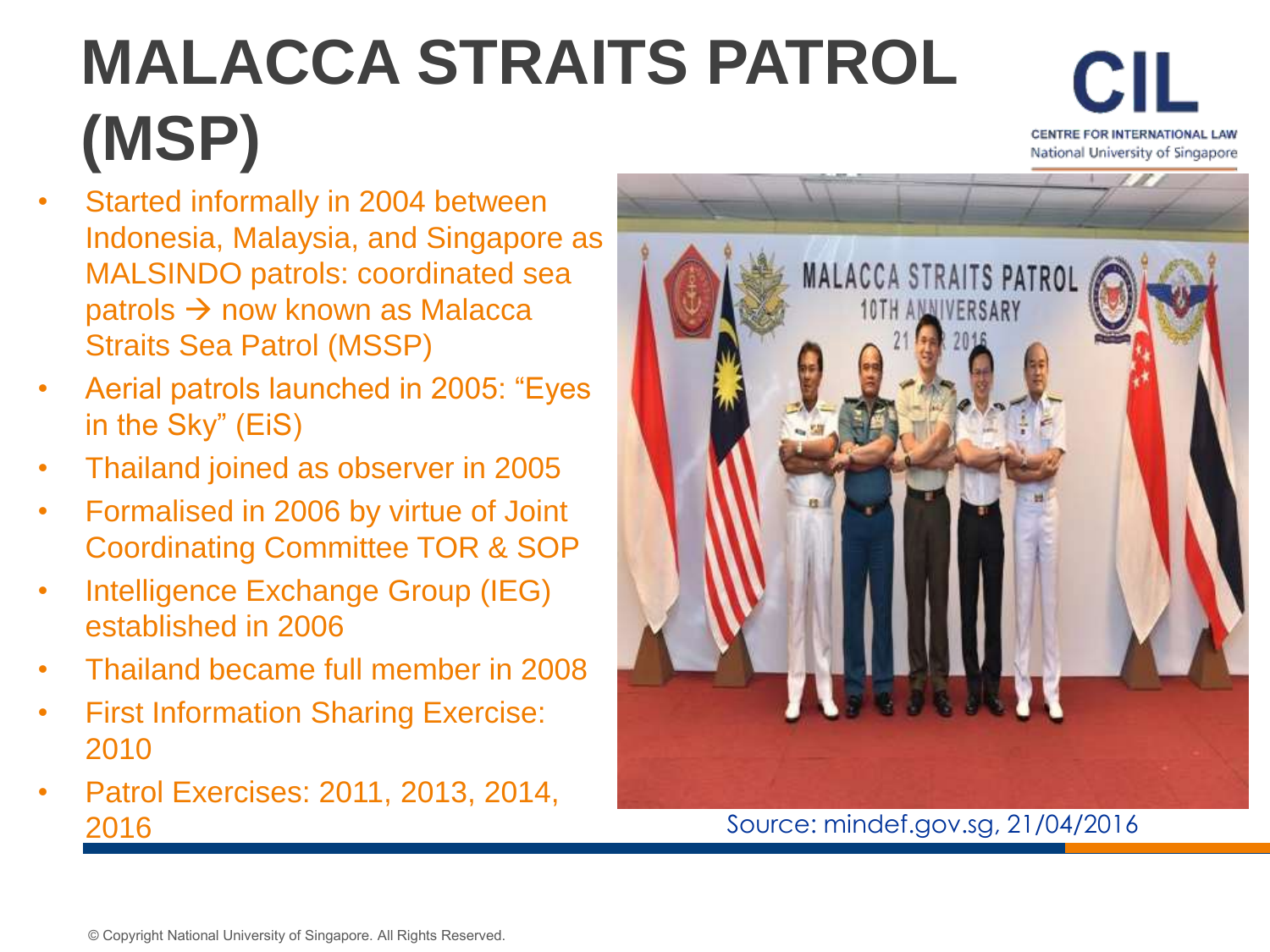### **MSP**



### EiS IEG **MSSP MSSP: Coordinated** sea patrols • Facilitate information sharing between vessels and navies' operational centres

### **EiS:**

- Aerial patrols
- Combined patrols: commander from host country, officers from other countries.

**IEG:** Intelligence exchange (MSP Information System); managed by Information Fusion Centre (IFC); consists of OASIS & SMART; relayed on a real-time basis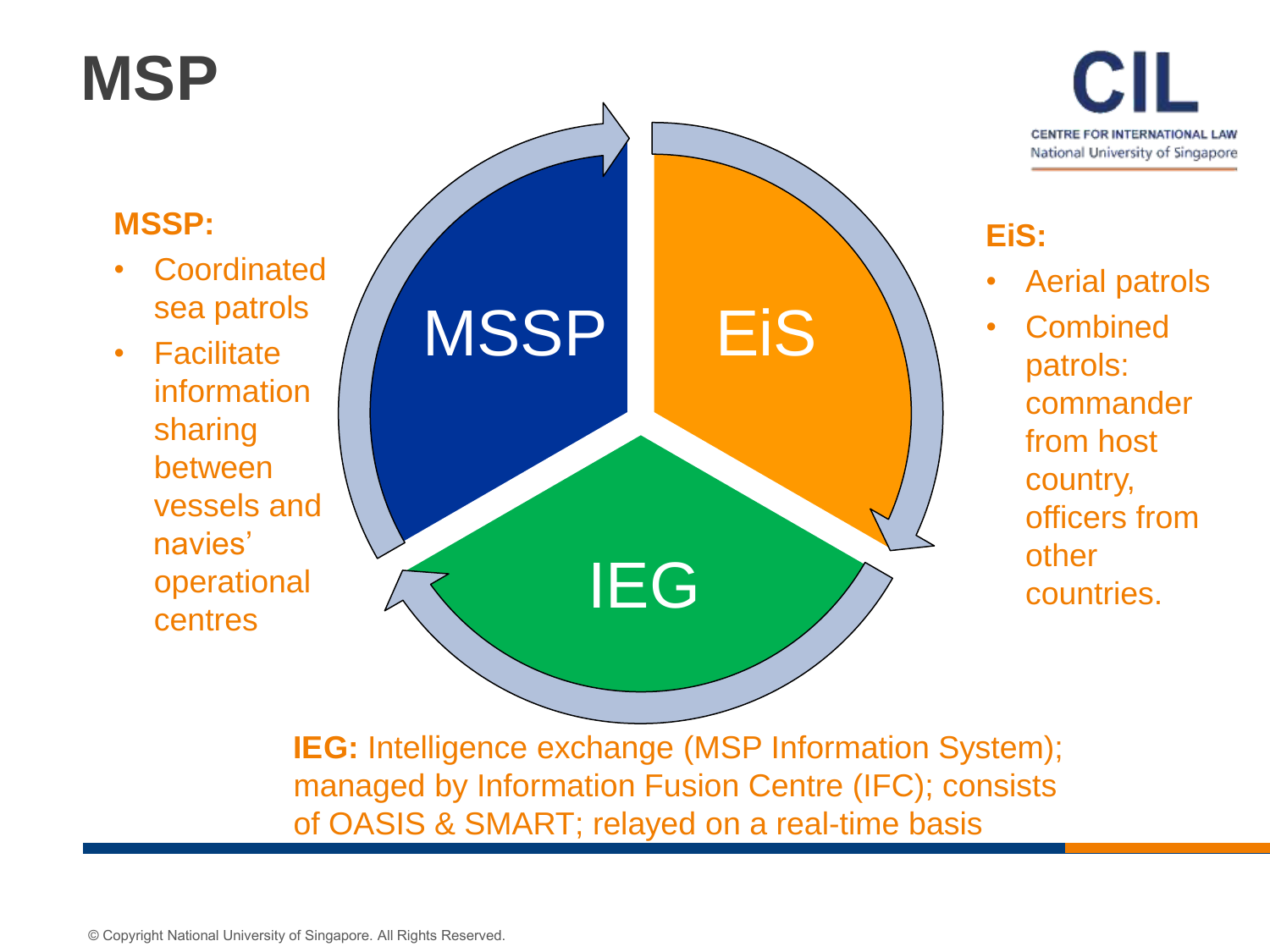# **MSP: INFORMATION FUSION CENTRE (IFC)**





Source: mindef.gov.sg, 13/02/2015

- Established in 2009
- Based in Singapore & hosted by Singapore Navy
- Information sharing centre linked to 71 operation centres in 38 countries
- 111 International Liaison Officers (ILO) from 23 countries have been stationed
- ASEAN Member States' ILOs collectively serve as the Permanent Secretariat of ASEAN Navy Chiefs' **Meeting**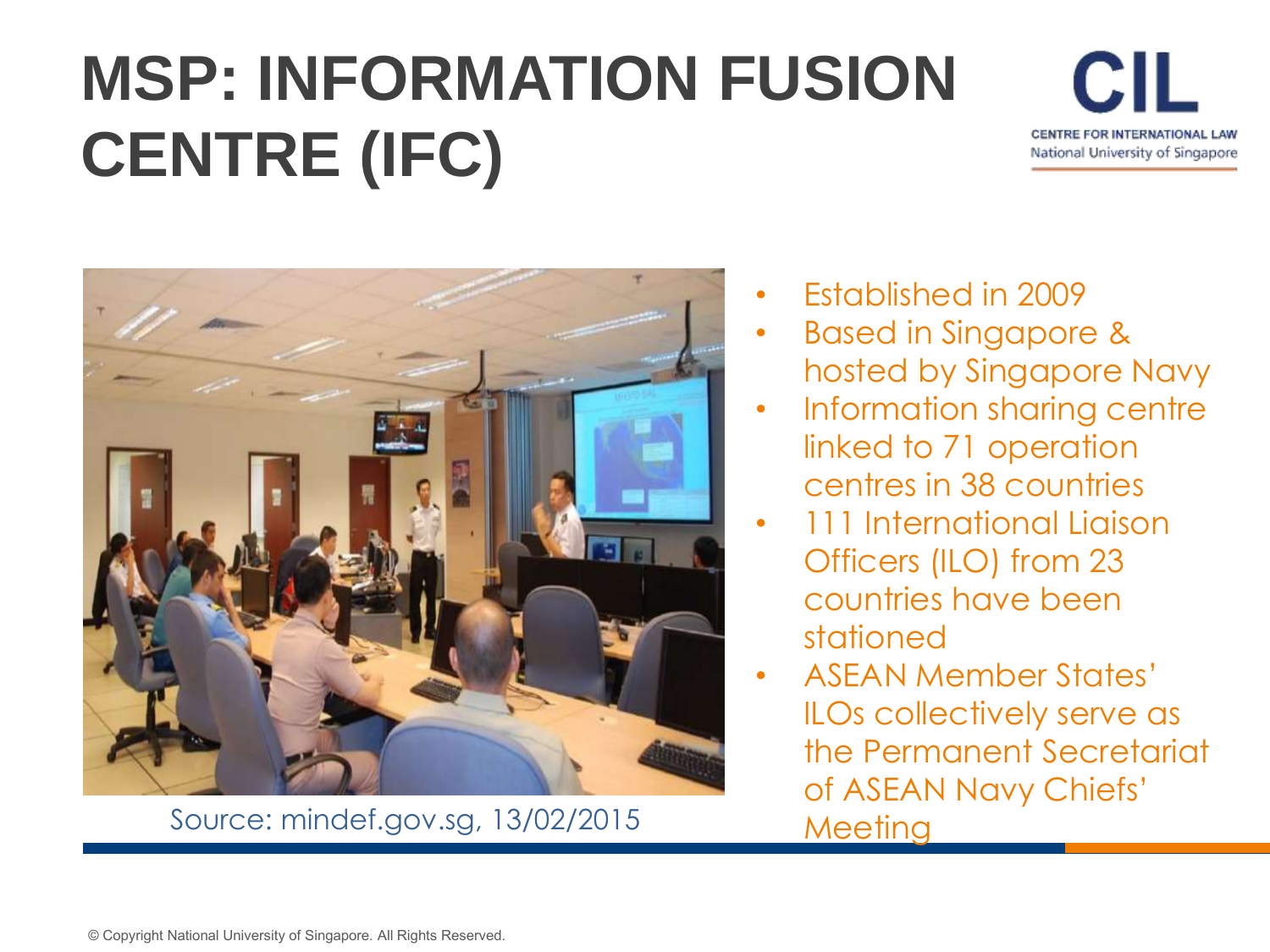## **PROTECTION OF THE SOMS**



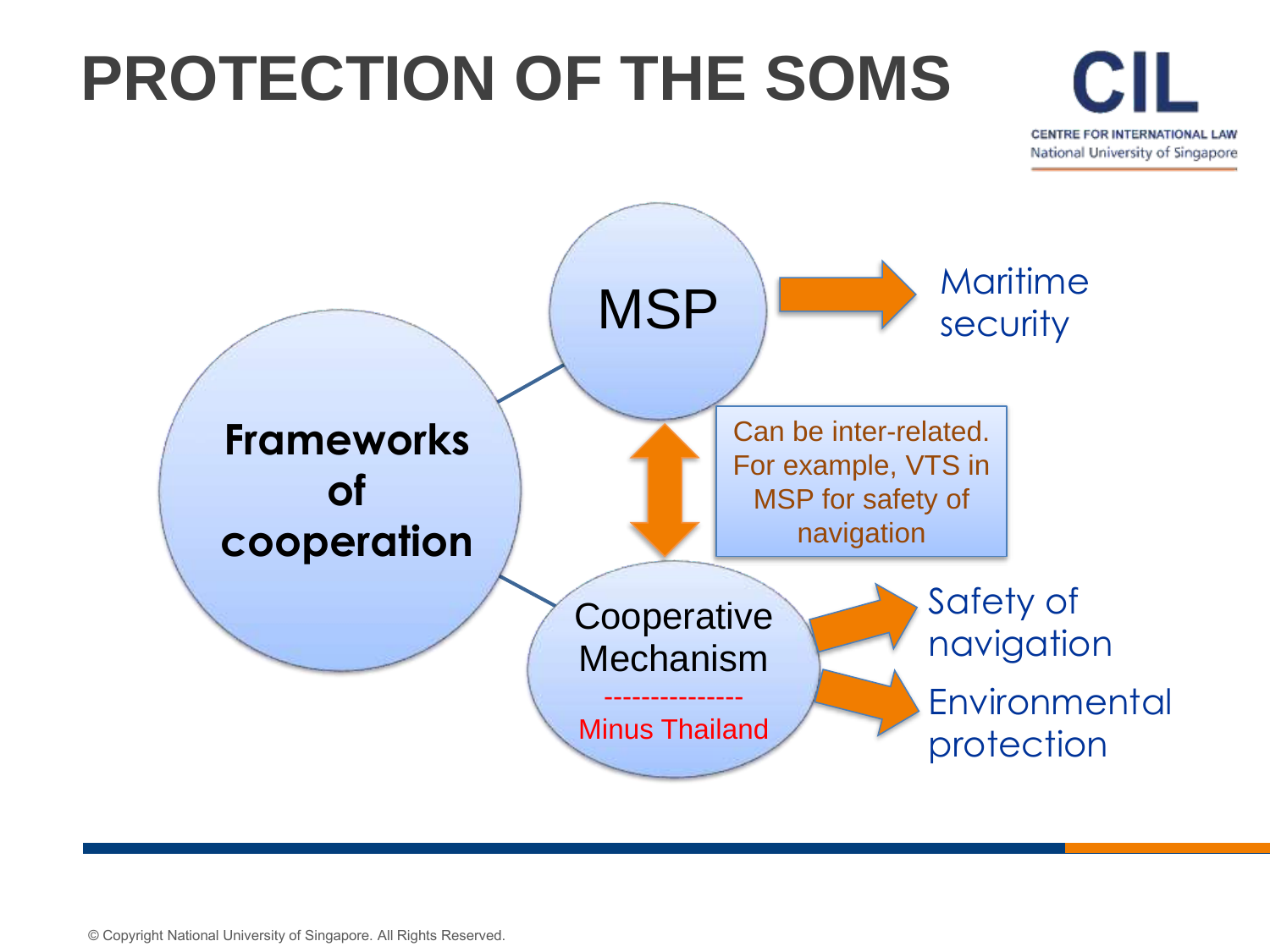### **SOMS: FROM DIFFICULTIES TO SUCCESS**



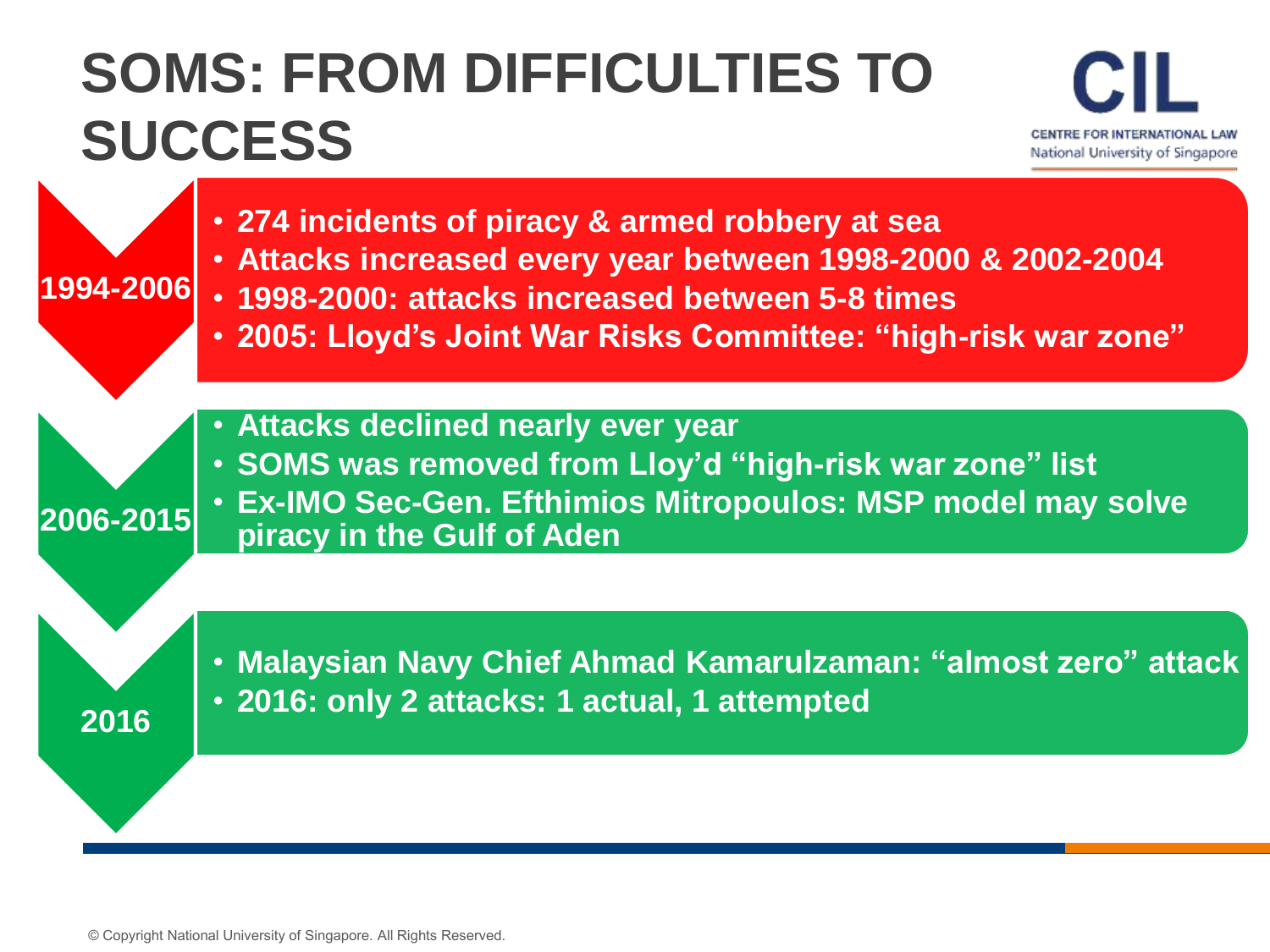# **MODELLING IMPC ON MSP?**





© Copyright National University of Singapore. All Rights Reserved.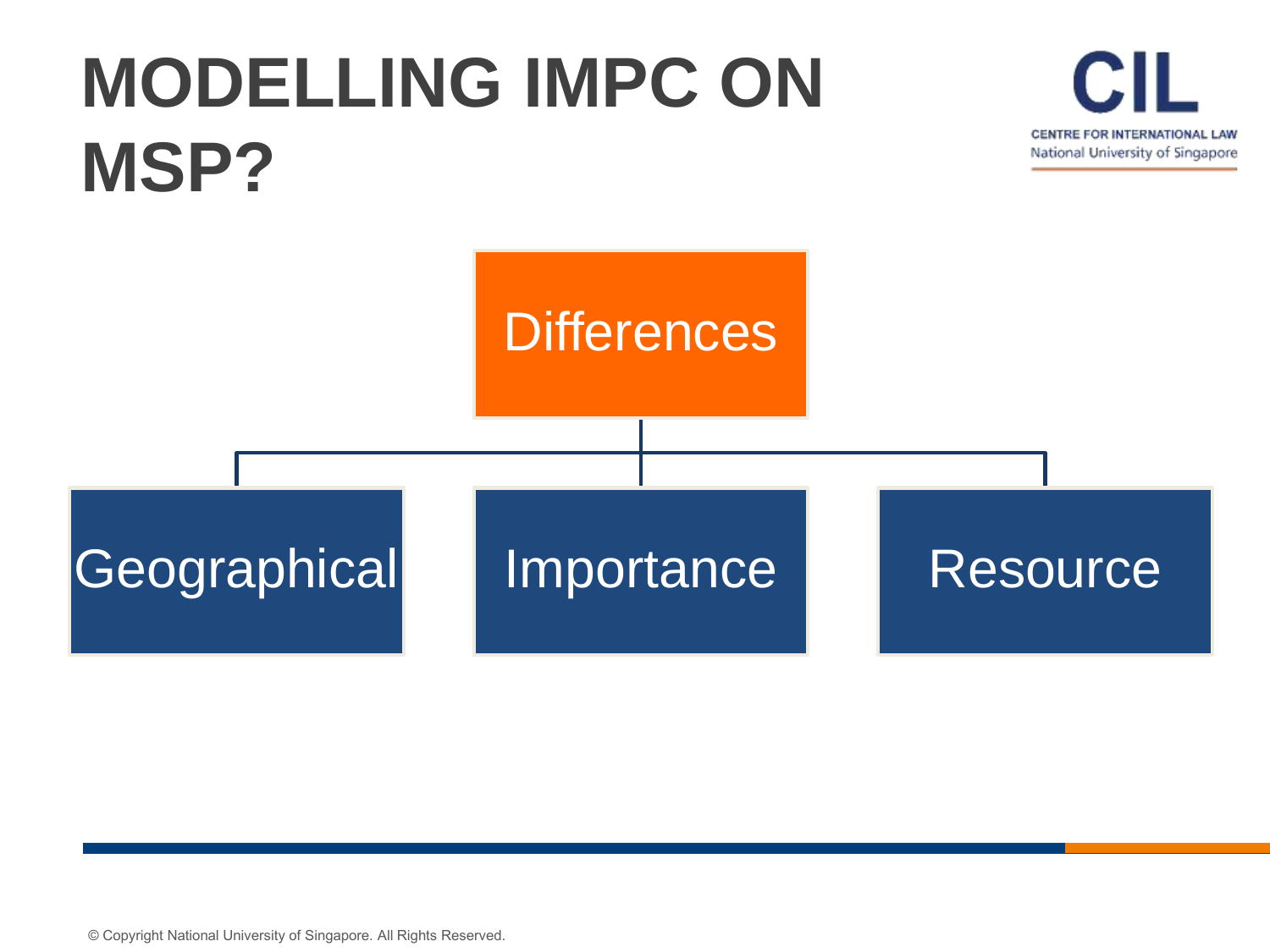### **GEOGRAPHICAL DIFFERENCES BETWEEN IMPC & MSP**





Source: scribblemaps.com

- 1) Sulu-Sulawesi Seas (SSS) are much larger
- 2) SSS are remote from capitals
- Islands in SSS have rugged coastlines & lack infrastructure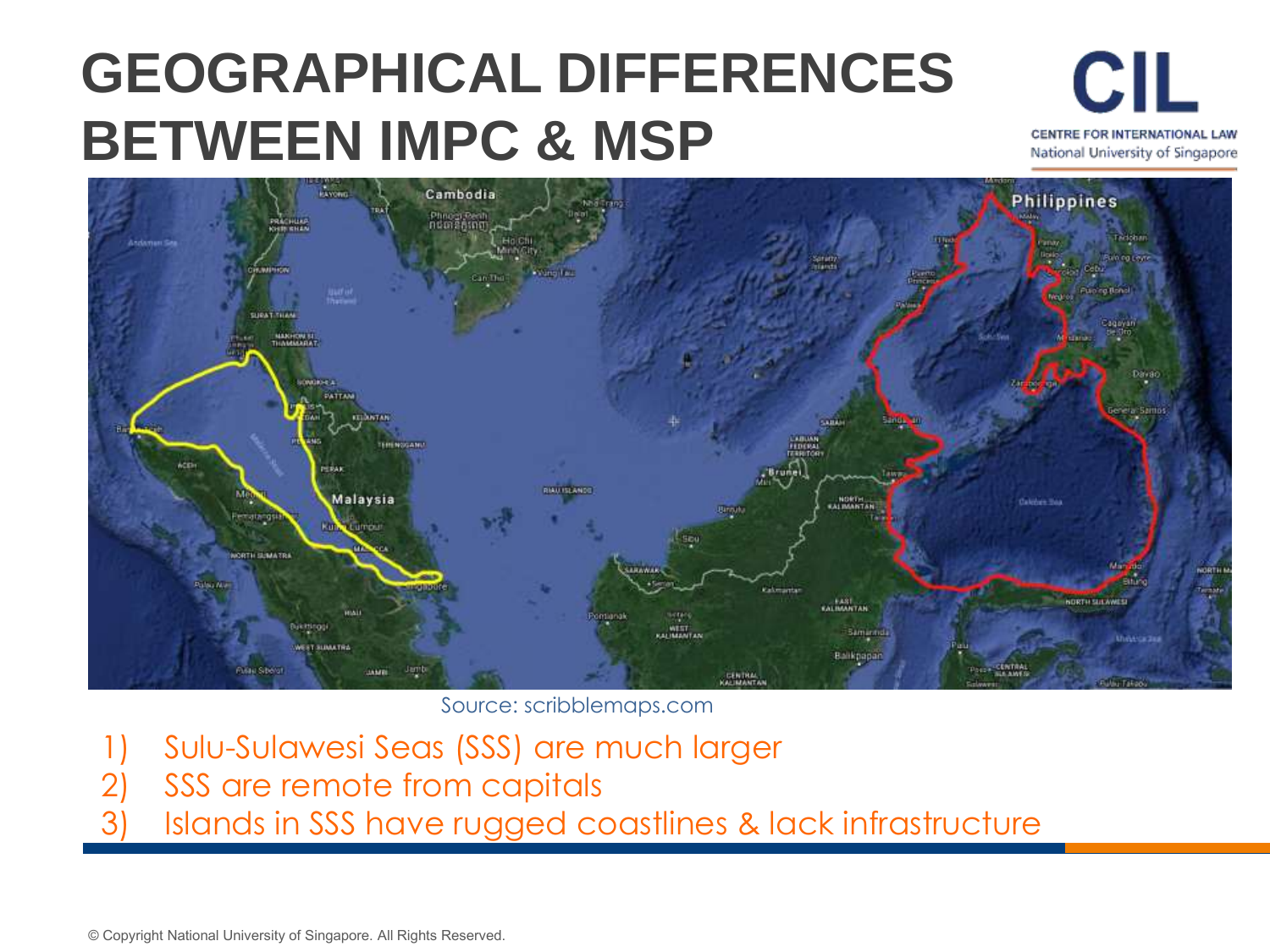### **IMPORTANCE OF SOMS VS. SSS**



### **SOMS SSS**

- **One of the world's busiest straits.**
- **Connects Indian Ocean and Pacific Ocean**
- **8,678 ships make 75,510 annual passages**
- **11-12 million oil barrels daily**
- **60-90% of energy imports to Japan, China, and S. Korea annually**
- **¼ to 1/3 of world trade**
- **± US\$ 390 billion**
- **Goods come from Middle East, South Asia, Africa, Europe.**

- **Important trade route between Australia and SE & NE Asia**
- **418 ships make 604 annual passages through Makassar Strait, many of which continue to Sulu-Sulawesi Seas**
- **Very important trade in coal**
- **Indonesia exports 70% of Philippines' coal**
- **Trade in coal is worth ± \$800 million**
- **One of the tugboats hijacked by Abu Sayyaf in March 2016 was carrying 7,500 tonnes of coal worth US\$ 300,000.**
- **Not many major ports in the area.**
- **Not as many interested stakeholders, hence less international pressure.**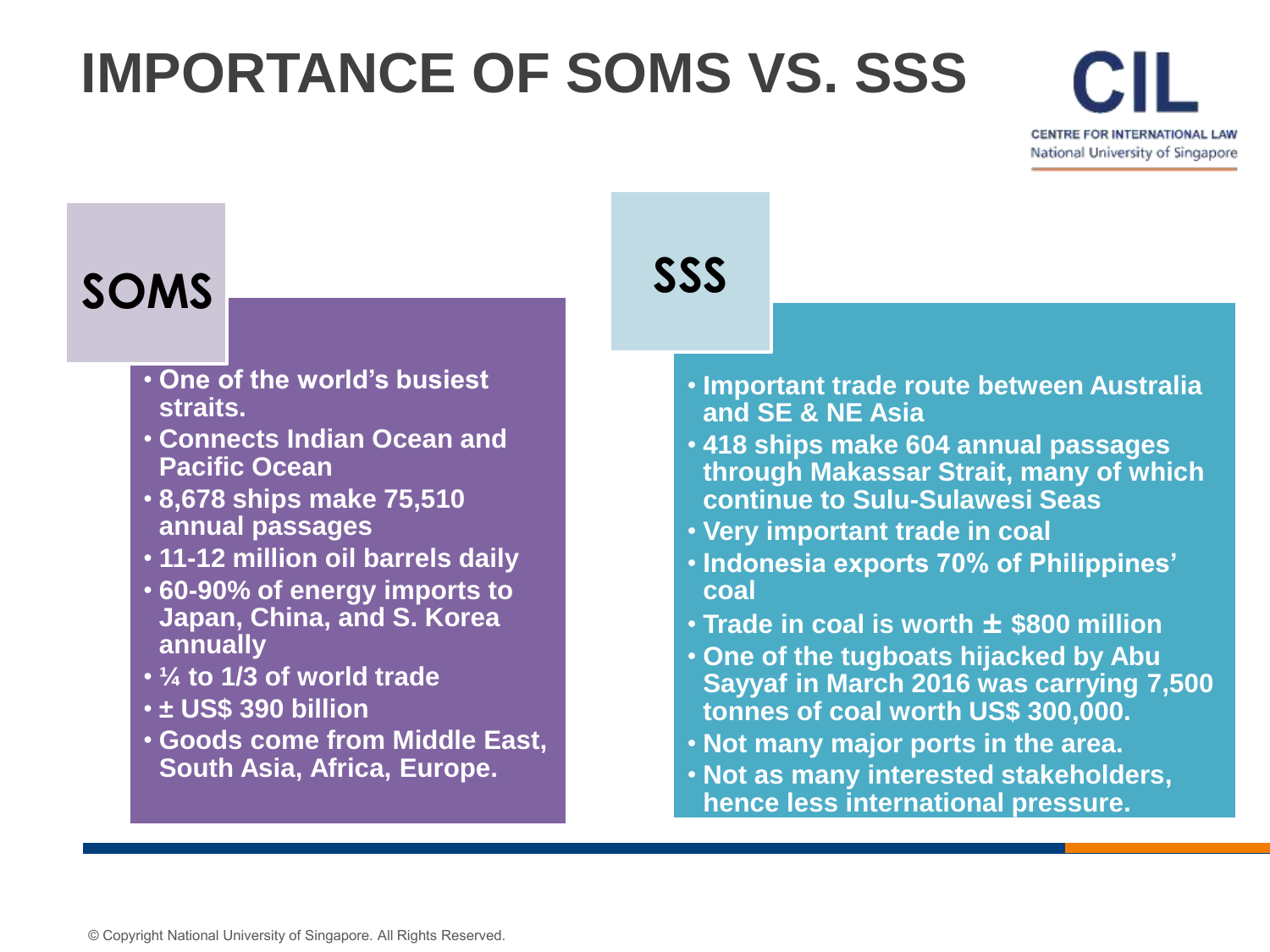## **RESOURCE CONSTRAINTS**

CII CENTRE FOR INTERNATIONAL LAW National University of Singapore



Source: tni.mil.id

- Source: army.mil.ph
	-

- **2005: Lack of military capacity & budget**
- **Used to be perceived as the "weak link" in MSP**
- **2017: Highest defence budget in 12 years**
- **Unclear what % of the budget will be used for patrolling Sulu-Sulawesi Seas**
- **Before 2010: deficiencies in military resources**
- **After 2010: major military reforms; new military assets in large number**
- **How much PH will deploy its assets to protect Sulu-Sulawesi Seas is unknown**
- **Other pressing security issue: South China Sea**
- **Resources to support National Coast Watch System are still lacking**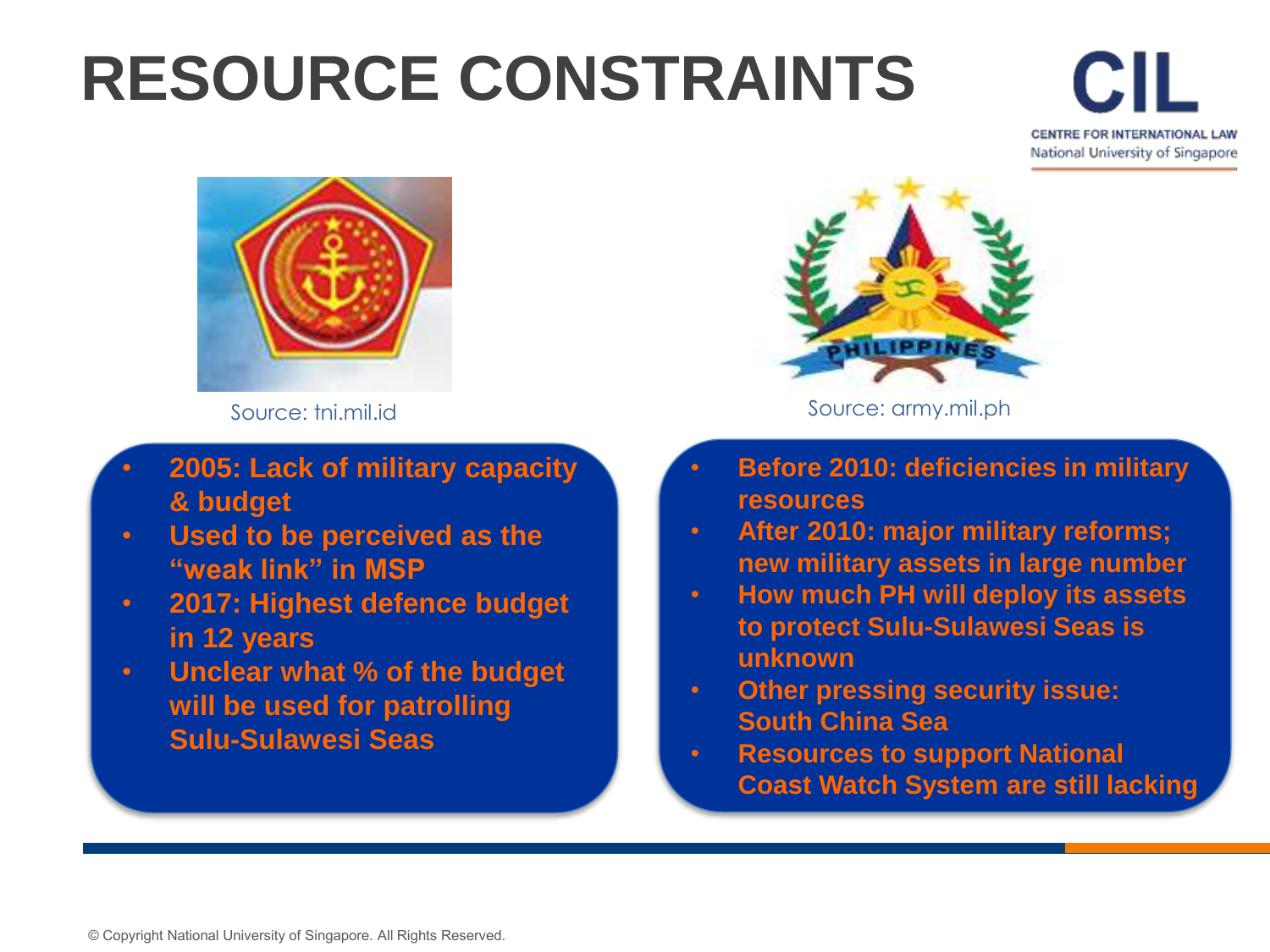# **TOWARDS AN IDEAL MODEL OF COOPERATION**



IMPC should be modelled on MSP, subject to the following:

- 1. Maritime & aerial patrols should be joint, not only coordinated
- 2. IMP decision to designate a specific sea lane for civilian vessels should only be a short-term solution.
- 3. IMP should require vessels to have good navigation systems
- 4. IMP should have fully functional resources for aerial patrols, especially nocturnal surveillance
- 5. IMP should enhance capacity building and welfare of their human resources
- 6. IMP should enhance their IT capacity & resources in order to have an effective management of intelligence exchange, such as IFC. In the meantime, IMP should continue implementing the projects laid out under AIEECP.
- 7. The SOP on hot pursuit that IMP will adopt should be based on Art. 111 UNCLOS, and should also specify the limits and modalities of the exercise of such pursuit.
- 8. IMP might want to consider whether the SOPs should also: a) include cooperation with external parties (e.g. for funding & capacity building); b) include provisions on monitoring & dispute settlement; c) be upgraded to legally binding treaties.
- 9. IMPC must be in conformity with all the relevant treaties, including AIEECP, MLAT, ACCT & UNCLOS. IMP might also want to ratify treaties against maritime terrorism, such as the 1988 SUA Convention (PH has ratified).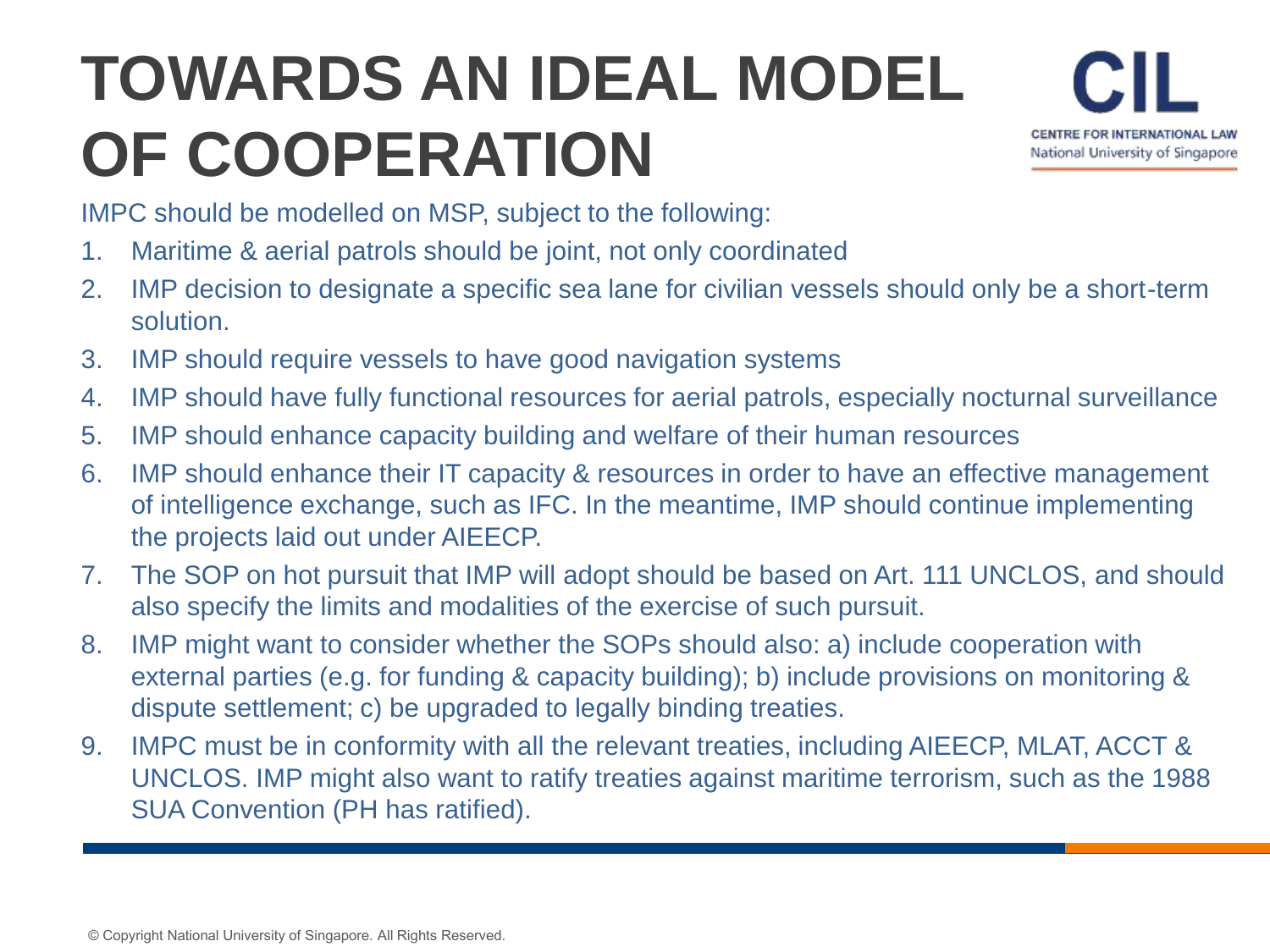### **ASEAN MECHANISMS AGAINST MARITIME CRIMES**

National University of Singapore ASEAN **Defence** ASEAN **Ministers Defence** East Asia **Meeting Ministers** Summit Meeting-Plus ADMM-Plus ASEAN Experts' Regional Working Group on Maritime Forum **Security** Expanded asean ASEAN **Ministerial ASEAN** Meeting on Maritime Transnational Forum Crime ASEAN ASEAN Law **Maritime** ASEAN logo source: ASEAN **Ministers** Forum asean.orgMeeting **Navy Chiefs Meeting** 

CII

CENTRE FOR INTERNATIONAL LAW

© Copyright National University of Singapore. All Rights Reserved.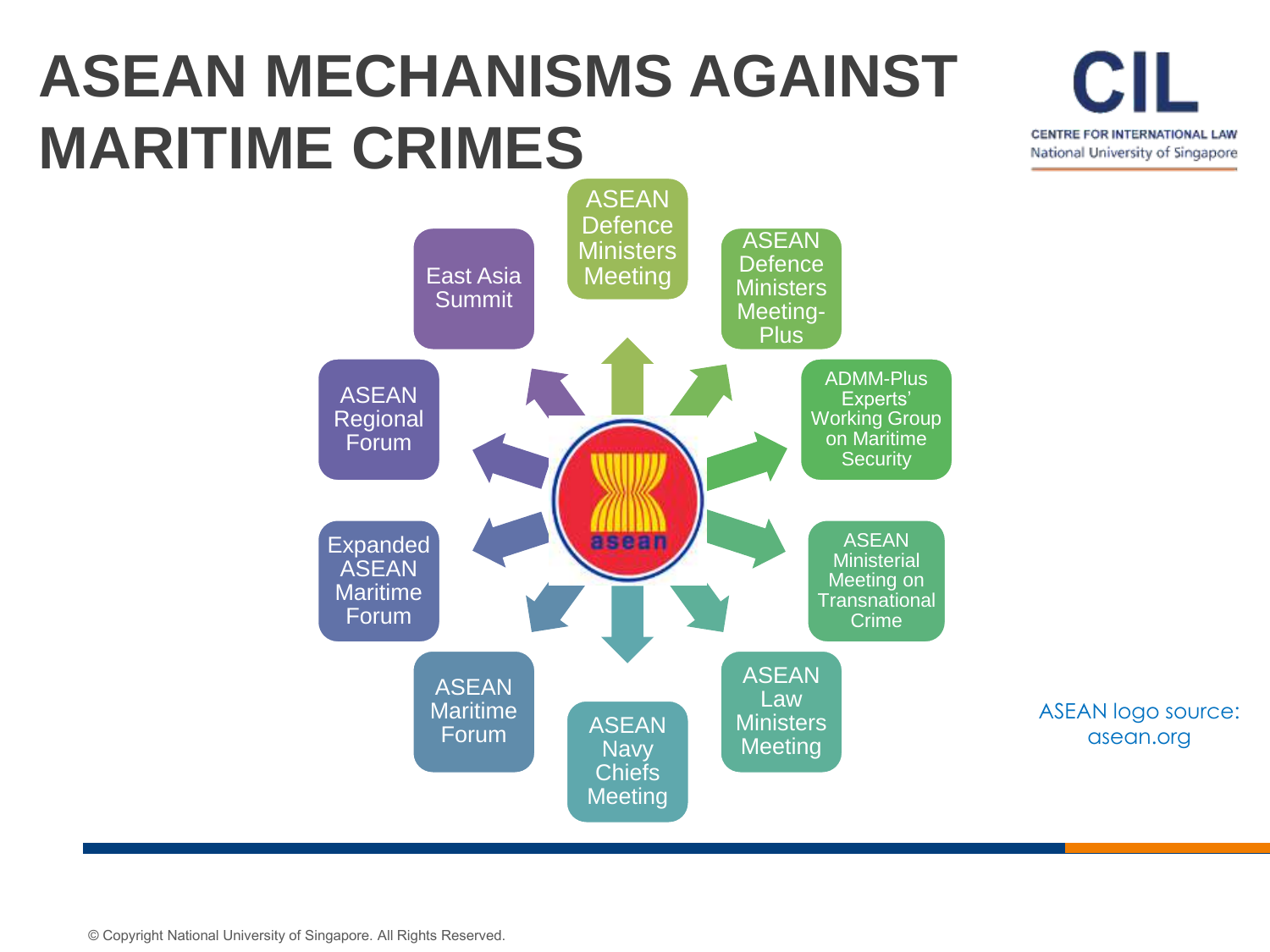# **CONTRIBUTION OF THE ASEAN MECHANISMS TO IMPC?**



- The existing ASEAN mechanisms and fora on maritime security run parallel with each other, but are not necessarily coordinated or harmonised.
- Most of them are consultative mechanisms with varying degrees of policy-making capacity.
- Most of their outcomes are not legally binding.
- ADMM-Plus and ARF are effective capacity building mechanisms. ADMM-Plus has facilitated various military training exercises and ARF may provide financial assistance.
- In the context of what the ADMM-Plus and ARF can do above, ASEAN mechanisms on maritime security can greatly benefit IMPC.
- However, the lack of institutionalisation & legalisation of these mechanisms and lack of coordination & harmonisation of these mechanisms may challenge the provision of training & financial aid.
- It is therefore not surprising that IMP decided to pursue a trilateral cooperation instead of an ASEAN-level cooperation in protecting the Sulu-Sulawesi Seas.
- However, IMP should not completely abandon those ASEAN mechanisms, because they could help fund the IMPC and build the capacity of IMP personnel.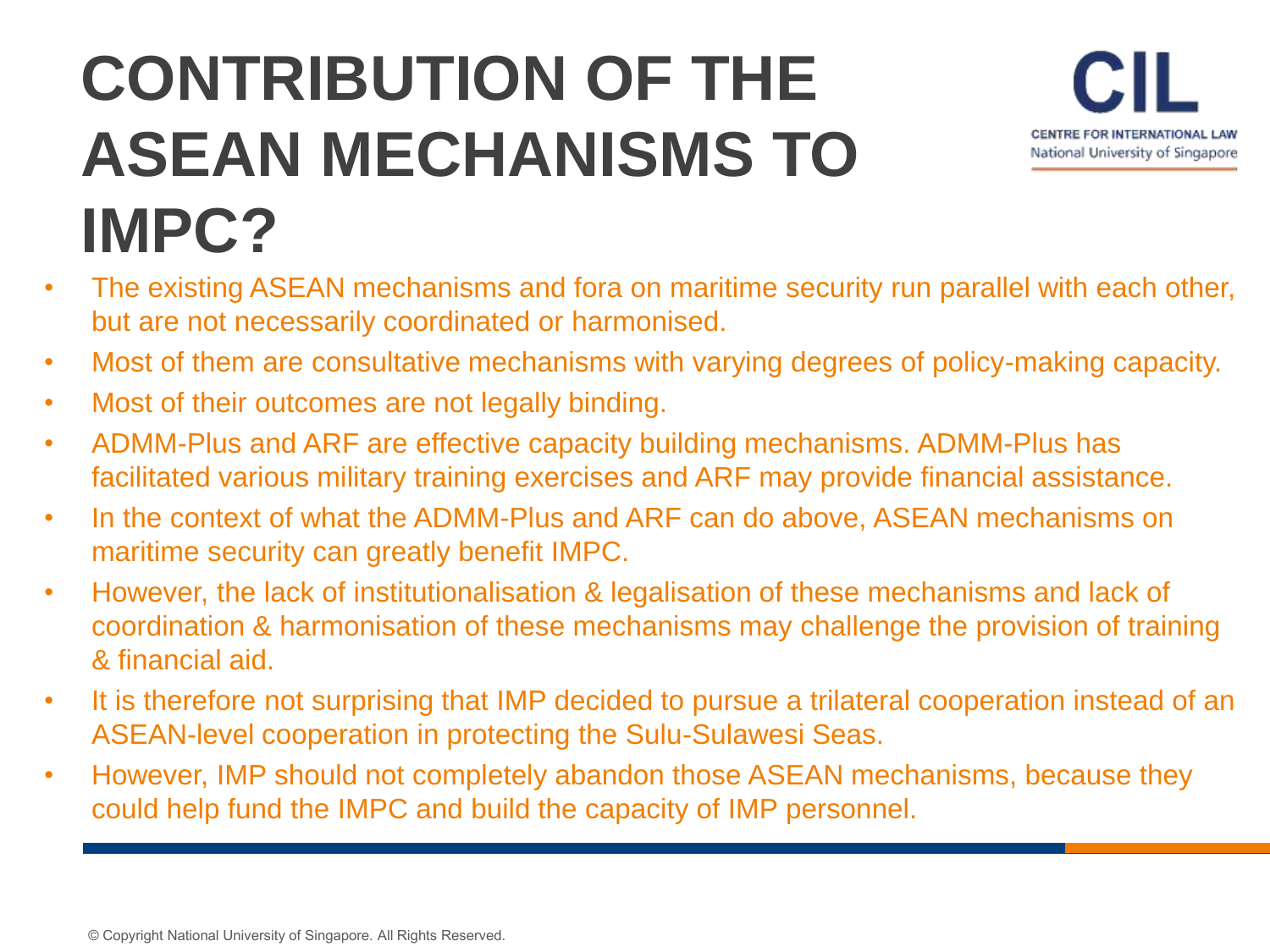# **CONCLUSION**



- IMPC should be modelled on MSP, subject to the above conditions.
- ASEAN should endeavour to deal with maritime security issues in a harmonised, integrated, and comprehensive manner.
	- As stated in the 2003 Declaration of ASEAN Concord II (Bali Concord II):

"Maritime issues and concerns are transboundary in nature, and therefore shall be addressed regionally **in holistic, integrated and comprehensive manner.**" (emphasis added)